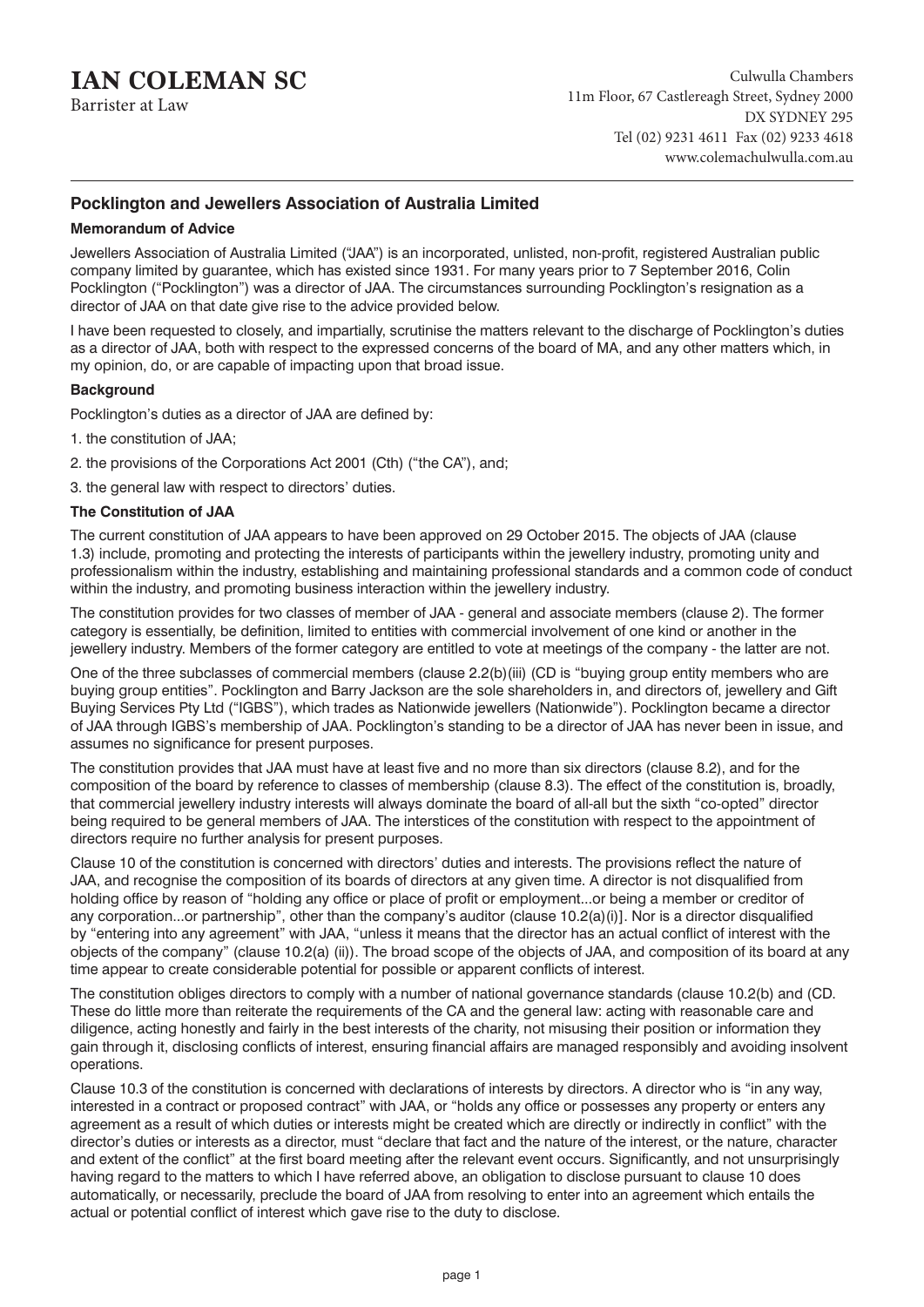The constitution effectively imports \$191 and 5195 of the CA. The former is in addition to the provisions of clause 10.3 of the constitution by virtue of \$193 of the CA, and requires notice to be given of a "material personal interest". The term is not defined in the CA. The learned authors of "Company Directors: Principles of Law and Corporate Governance", suggest, at p.345, that materiality is "likely to depend on whether the interest has a realistic capacity or propensity to influence the director's decisions in the administration of the company's affairs". Although the issue is not uncomplicated, for present purposes it can be assumed that a material interest would be "personal" within 5191 of the CA (see Kriewaldt v Independent Direction Ltd (1995) 14 ACLC 73).

Section 195 of the CA prohibits a director of a public company who has a material personal interest in a matter which is being considered at a directors' meeting may not be present during consideration of, or vote on the matter. The exceptions provided by 5195(2) of the CA do not assume significance, as it is not suggested that Pocklington attended, or voted at any meeting at which matter falling within 5191 of the CA was considered and/or voted on.

Clause 10.5 provided an "obligation of secrecy" or confidentiality with respect to the "transactions and affairs" and accounts of JAA.

# **The Corporations Act**

In addition to 55191 and 195 of the CA, a number of other provisions of the CA potentially assume significance for present purposes. The provisions of Chapter 2D, Division 1 are concerned with the "general duties" of directors, and certain other company "officers". Although substantially "codifying" the general law, these provisions do not displace those principles, with which they are consistent in any event (CA, 5185).

Section 180 of the CA imposes an obligation on directors to discharge their duties with the degree of "care and diligence" that a reasonable person in that position, in that company would exercise. Section 180(2) creates the "business judgment rule", the requirements of which are satisfied if:

- 1. a judgment is made in good faith for a proper purpose;
- 2. the director does not have a material personal interest in the subject matter of the judgment, and;
- 3. the director rationally believed that the judgment was in the company's best interests, which is deemed to be a "rational" belief, unless the belief is one which no reasonable person in that position would hold.

A 'judgment' for the purposes of \$180 is a "decision". A director who does not vote on a board resolution has not made a judgment which could breach the requirements of the rule.

Section 181 of the CA imposes an obligation on directors to act in good faith in the best interests of the company, and for a proper purpose. The importance of not voting on any board resolution which involves an actual or potential conflict of interest on the part of a director assumes significance in view of the terms of 5181 - if Pocklington had voted in favour of a board resolution by JAA to hold a significant event, knowing that Nationwide would not support it, that may not have been acting in the best interests of JAA, or in good faith, or for a proper purpose.

Section 182 of the CA prohibits improper use of his/her position by a director to gain an advantage for themselves or someone else, or to cause detriment to the company. Section 183 of the CA extends that prohibition to information obtained by being, or having been a director of the company. The causal requirement with respect to detriment is to be remembered - it is not sufficient that detriment resulted from a decision.

#### **The general law**

The constitution of JAA, and the provisions of the CA largely overlap, and overlap the general law with respect to directors' duties.

For present purposes, reference to the "five fiduciary rules" emerging from the authorities may be most instructive. The rules are:

- 1. the conflict of interest rule a director must not in any matter falling within the scope of his office have an interest that conflicts or may possibly conflict with his duty to the company, except with the company's fully informed consent;
- 2. the conflict of duties rule a director must not in any matter falling within the scope of his office, have an inconsistent engagement with a third party, except with the company's fully informed consent;
- 3. the misappropriation rule a director must not misappropriate the company's property for personal or a third party's benefit;
- 4. the profit rule a director must not use his position for personal or a third party's possible advantage, except with the company's fully informed consent, and, therefore account to the company for any profit or gain made in connection with the fiduciary office;
- 5. the business opportunity rule a director, at least if engaged full-time in the company's service, must not divert any profit-making opportunity, in the same line of business as the company's present or prospective business to himself or a third party, without the company's fully informed consent.

As is readily apparent, the rules overlap. They are most readily, and usually invoked in cases involving companies which are intended to operate for profit. JAA is a non-profit company whose voting members all have their own commercial interests. Its board is potentially, legitimately, dominated, or at least influenced by the "big players" in the jewellery industry. Without intending to be cynical, or dismissive of the objects of JAA, self interest is a logical and justifiable basis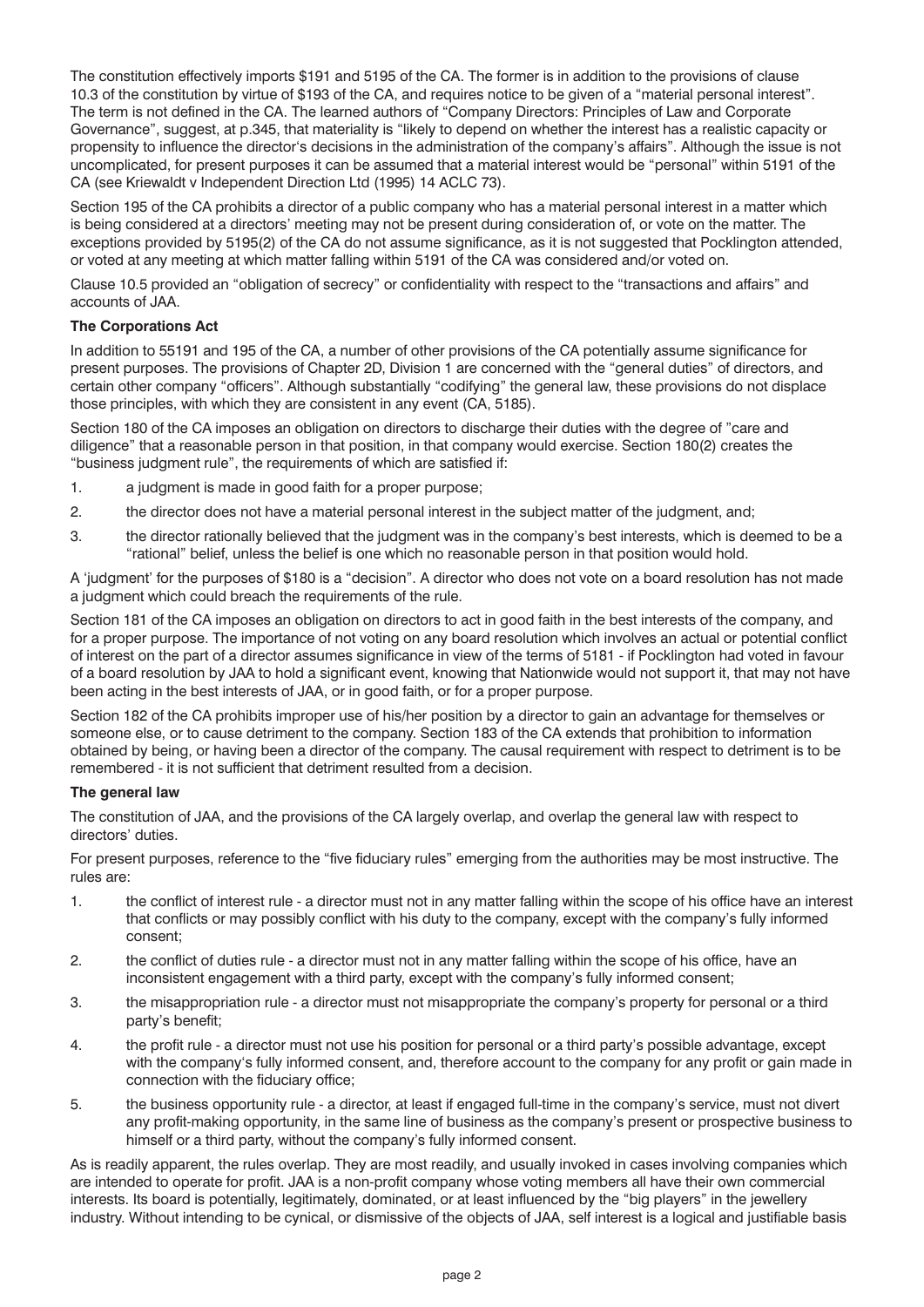for membership of the company, and participation in its management. In these circumstances, in my view, the potential for conflicts of interest are always likely to be substantial. The reality is that, forced to choose between the best interests of JAA, and his own commercial interests, a director is likely to preference the latter.

At the risk of over simplification of a complex issue, the effect of the constitution of JAA, the provisions of the CA discussed above, and the fiduciary rules (particularly 1, 2, 4 and 5] is in my view that:

- 1. a director of JAA must be vigilant to identify any possible decision by JAA, or his own interests (at their broadest), which potentially advantages the latter over the former;
- 2. a director finding himself in that position must exercise his powers of control over his own, or related, interests in a manner which results in those interests not realising the potential advantage over the interests of ]AA, which may in itself be a breach of the director's duties to his own interests, or;
- 3. a director faced with that dilemma immediately, and prior to any decision being made by the board of JAA, or, the company at a general meeting, inform JAA of the potential conflict of interest, and;
- 4. refrain from voting on, or attending any board meeting at which the board of JAA was considering resolutions which potentially involved conflicting interests, or;
- 5. if the potential conflict of interest appears indissoluble or enduring, the director should probably resign from the board of JAA.

#### **The present circumstances**

For some years, and including 2016, annual international jewellery fairs were held at Darling Harbour in Sydney ("the fairs"). The fairs were organised, promoted and managed by Expertise Events ("EE"), 3 company which specialised in event management, on behalf of JAA. That arrangement was governed by a contract between JAA and EE. If the directors were dissatisfied with EE, or its performance prior to 2016, that does not appear to have been the subject of board deliberations. The minutes of the board of JAA of 19 May 2016 (item 5) do not suggest any dissatisfaction with EE's performance. EE conducted the August 2016 fair, which was apparently commercially successful for all involved. The contract apparently expired at the end of September 2016. JAA apparently had the right to extend the contract. It appears not to have done so.

Save with respect to the jewellery fairs referred to above, EE has never had any commercial, or contractual connection with Pocklington, or with any interest of his. The closest to any such association was the submission of a quote by Nationwide Travel, a company related to Pocklington, to provide accommodation for an optical fair which EE was to conduct in 2013. The quote, submitted in 2012, was not accepted.

The fairs provided for jewellery industry and consumer trade, on a large scale. Nationwide, and the other two largest players in the jewellery industry (Leading Edge and Showcase), the latter of which was also represented on the board of JAA, were provided with space at the fairs without being required to pay for such space, although the cost of fitting out such space was born by them. In short, the arrangement was viewed by JAA as being significantly beneficial to it, in ways which do not need to be detailed, and are not suggested to have previously assumed significance.

By May 2016, for reasons which probably do not matter, a number of the directors of JAA had determined that JAA would "run its own fair in 2017 in Sydney", according to the minutes of the board meeting held on 19 May 2016.

The minutes of that meeting record the resolution of the board that five of JAA's six directors, including Pocklington, "have a conflict of interest due to their involvement as exhibitor, in the Jewellery Fairs organised" by EE. I presume that to be by virtue of the contractual arrangements between EE and the interests of those five directors, which had been in existence in essentially the same terms for years.

The minutes note that Pocklington abstained from voting on the resolution to run JAA's "own fair". I am instructed that Pocklington informed the meeting that the board should not assume that "we will be part of it". Whether others would choose to recall his saying so is unknown. The minutes do not record more than Pocklington's abstention from voting.

Under the heading "Action items", the minutes of the board meeting identify a number of reasons for the proposed break away from EE. Included in the list of such items, and, at least consistent with Pocklington's assertion that he did not expressly or impliedly convey support for the proposed JAA fair, was the notation, at "k", "include floor plan with buying groups (seek confidential decision from buying groups in the near future)". The buying groups are Nationwide, Showcase and Leading Edge.

As mentioned above, preparing for, and conducting the 2016 fair appears to have been the priority between the May board meeting, and 8 September 2016, the date previously set for the next meeting. On 7 September 2016, Pocklington emailed the board, advising that Nationwide would be continuing with the EE fair, rather than the proposed JAA fair. Pocklington stated that he considered it important to indicate Nationwide's position prior to the meeting of JAA's board, and that, in the circumstances, he had a "significant commercial conflict", and should not be "part of the board discussion tomorrow".

On 9 September 2016, in response to an earlier brief email from the executive director of JAA, Pocklington tendered his resignation from the board of JAA.

Later the same day, and in response to Pocklington's offer to resign from the board, the chairman wrote/emailed him, confirming that the resignation had been accepted, and effectively suggesting, albeit in reliance upon some curiously illogical grounds, that Pocklington had breached his duties as a director of JAA, and that his previous membership of the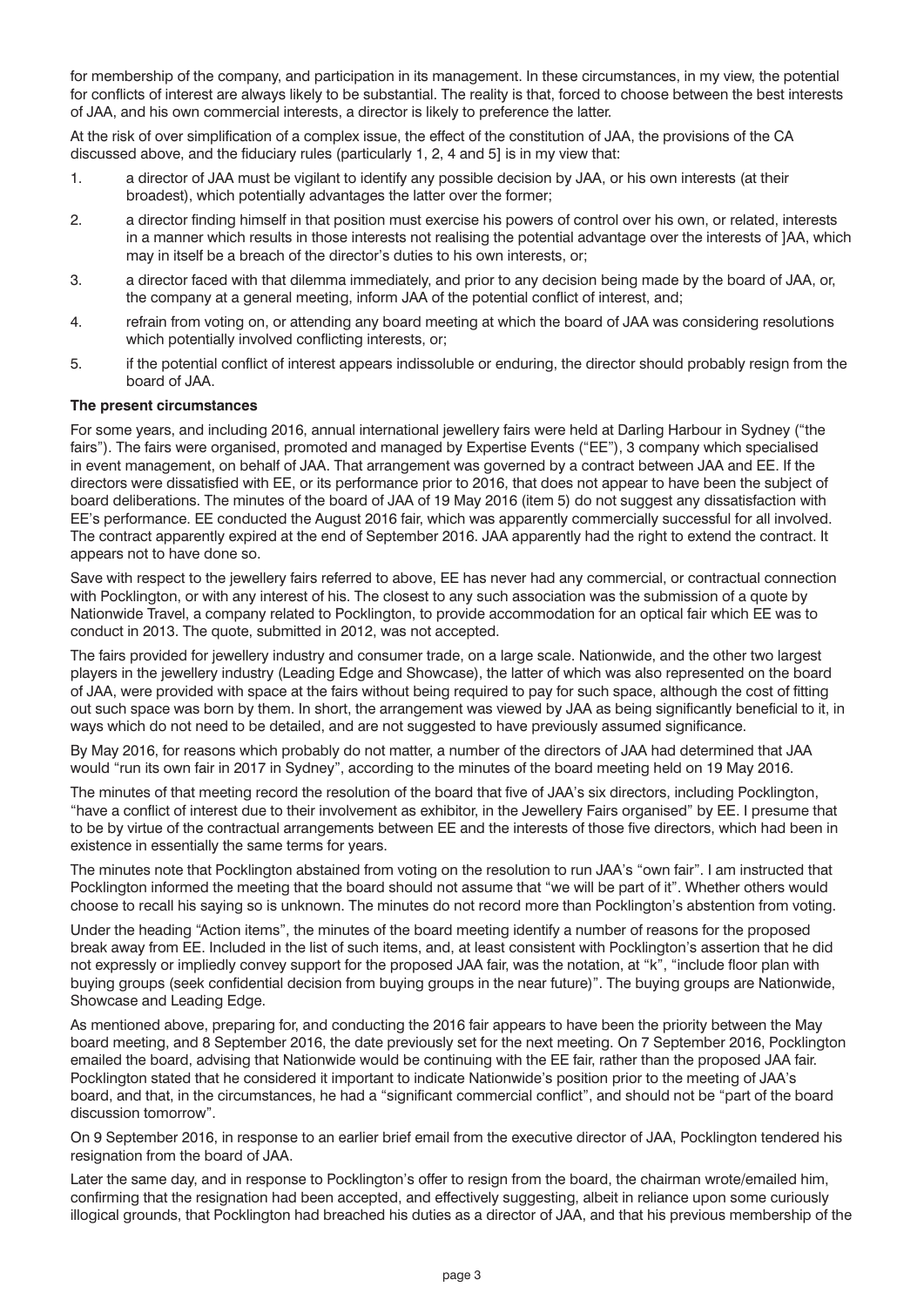board "constituted an undisclosed conflict of interest". The reference to the resolution with respect to conflicts of interest on the part of five directors recorded in the May board minutes was not referred to by the chairman, notwithstanding that he was one of the conflicted five. The logic of the letter appears to be that, by staying with EE, Pocklington was impermissibly conflicted, whilst the other four directors were not, presumably because they were not staying with EE.

The chairman's letter requested disclosure of a number of commercially sensitive documents by Pocklington. By letter dated 12 September 2016, Pocklington replied to the chairman's letter, but provided no documents. In his response, Pocklington set out the basis of Nationwide's arrangements with EE, which he asserted the board had been well aware of for many years. I understand that the arrangements are verbal, and not recorded in any document in any event. Nationwide's arrangements with EE are the same as EE has with the other two major buyer groups. In my view, Pocklington thus fully responded to the first of the chairman's requests. The request by JAA was not inappropriate in the circumstances.

Albeit in a different context, in the course of his response, after detailing the terms of Nationwide's arrangements with EE, Pocklington stated that "the above is the full extent of the verbal agreement with EE", but did not expressly state, as I am informed is the fact, that there were no other agreements of the kind to which the chairman's second question was directed. Similar observations apply to the third of the Chairman's questions. In the absence of a reasonable basis for asking them, and I perceive none, the second and third questions were not, in my View, questions which Pocklington was obliged to answer. In any event, the answers to both would have been in the negative.

The chairman responded to Pocklington's letter on 14 September 2016. The letter commenced with a series of acknowledgments which would not readily coalesce with suggestions of breach of Pocklington's duties as a director of JAA - if they were ever made. The letter proceeded however to paraphrase, inaccurately, the terms of Pocklington's email to the board of 7 September 2016, by suggesting that the conflict was referrable to Nationwide's "business association" with EE. With hindsight, Pocklington might have better expressed himself by referring to a "potential" significant commercial conflict if he were to remain on the board of JAA when he knew that his interests would support what might be viewed as a rival fair to that proposed by JAA, rather than any conflict of interest which then existed, or, but for JAA's split from EE, was likely to arise. If a conflict of interests on Pocklington's part existed at that time, it had existed for years, as it had for four other directors of JAA, as the May board meeting minutes recorded. The balance of the chairman's letter implies that the board accepted the clarification which Pocklington had provided on 12 September 2016.

The next development seems to have occurred on 23 September 2016, when the chairman emailed Pocklington, and sought to meet with him "personally to chat". Pocklington responded, by email dated 26 September 2016, suggesting that the "first step" should be an apology from JAA.

Later the same day, the chairman emailed Pocklington, declined to secure any apology, raised the "possibility of other conflicts which may not have been disclosed", and suggested that Pocklington's "stated conflict of interest actually extends beyond the Jewellery Trade Fair, which you have declared and which no one is disputing". Pocklington's undoubtedly sound legal advice was not to participate in the proposed "chat". As will be seen, in my view, the most important statement by the chairman in the correspondence/ email trail is the acknowledgment that JAA accepted Pocklington's statements with respect to the only contractual arrangements which had existed or were in existence between his interests and EE.

Although there was further, and apparently uneventful correspondence concerning possible defamation proceedings, I gather that JAA has lost interest in the conflict of interest controversy.

#### **Discussion**

The fact that JAA recorded its acceptance of Pocklington's clarification, or explanation with respect to the "Jewellery Trade Fair", and its failure to even hint at the nature, much less extent, of other "possible" conflicts, creates some difficulty in providing the comprehensive advice which has been sought from me.

For the reasons noted above, irrespective of the drafting intention, corporate governance of JAA is likely to be fraught by possible conflicts between the duties and interests of directors by reason of the provisions of its constitution. The minutes of the board meeting of 19 May 2016 graphically illustrate that reality.

For reasons which are not difficult to understand, and are sound, the provisions of the constitution of JAA referred to above do not mean that a director's commercial interests cannot ever be contrary to the interests of JAA. Provided that the director promptly, fully and accurately discloses the actual or potential conflict of interest, and abstains from participating in the board's consideration of any issue involving a conflict of interests, and abstains from voting on any resolution with respect to it, the director will not be in breach of his duties under the constitution.

Pocklington promptly disclosed the conflict of interest which he perceived had arisen in View of JAA's apparent desire to split from EE and run its own fairs in future. To the extent that JAA has revealed what it perceives to be the source of the conflict of interests, Pocklington's explanations have been accepted. In my view, Pocklington acted with propriety in recording at the May meeting that JAA should not assume that his commercial interests would support JAA's fair. His resignation from the board in September, prior to the board meeting, by which time Pocklington perceived that his loyalties were divided, or about to be divided, was in my view proper. Although, having regard to the constitution, and JAA'S subsequent acceptance that Pocklington had satisfactorily explained the conflicts which troubled the board, he may properly have remained a director, albeit needing to abstain from board deliberations and votes with respect to JAA's major annual activity in the foreseeable future, Pocklington's decision to resign was sound, and possibly in JAA's interests.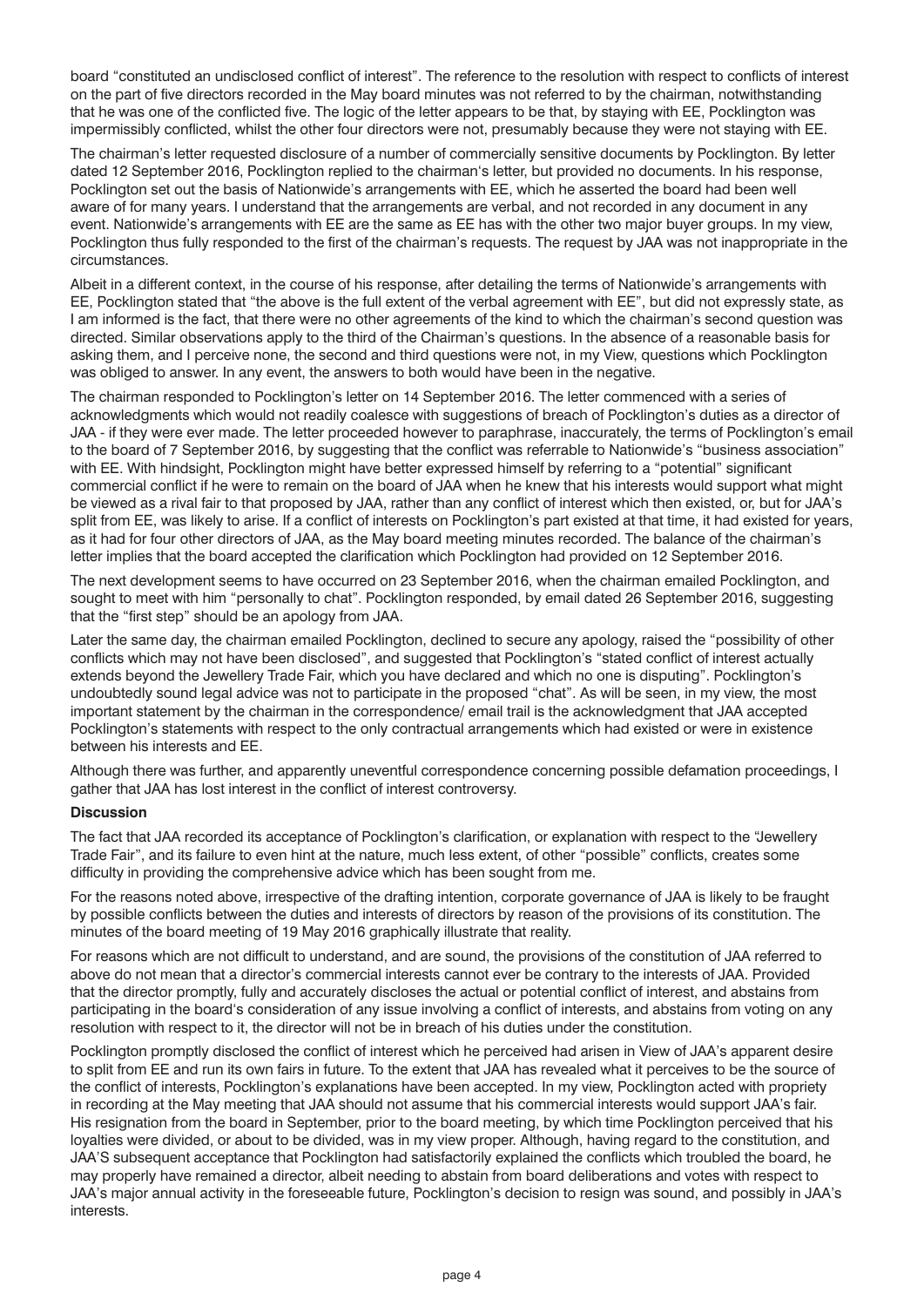By his resignation from the board, Pocklington avoided potentially offending \$180 of the CA. Had he taken part in consideration of, or voted on any resolution concerning the fairs, Pocklington may have breached 5180 of the CA, and probably would have breached \$195 of the CA. Neither of those things occurred.

Nothing to which JAA has referred establishes a breach of 5181, 5182 or \$183 of the CA in my view.

As suggested above, had Pocklington voted on the resolution to split from EE, he may have breached one or more provisions of \$181, whichever way he voted, but particularly if he had voted to split, knowing, or suspecting that his commercial interests would not be supporting the JAA fair, rather than the EE fair. Whilst still a director of JAA, and as soon as he perceived that he was conflicted, Pocklington acted in good faith, and in what he reasonably perceived to be in JAA's interests by making clear, in May 2016, that Nationwide might not be part of any separate JAA fair. He did so for a proper purpose— not allowing JAA to mistakenly assume that Nationwide would be part of JAA's plans. As soon as he knew that Nationwide would not be part of JAA's plans, and before JAA was committed to any such plans, Pocklington made that fact clear to the board, and resigned from the board.

I have not seen anything, or read any suggestion, that Pocklington used his position to gain an advantage in breach of 5182 of the CA. The board of JAA accepted that he had not, or has not persisted with any suggestion that he had. Nationwide received no benefits or advantages from EE which were unduly favourable to Nationwide compared with the other two majors, or commercially inappropriate or unjustifiable. The arrangements of all three majors had been known to, and approved by, or at least acquiesced in, by the board for many years. Nor does it seem to be suggested that EE benefited improperly or excessively as a result of Pocklington's directorship of JAA.

JAA may suggest, but has not to date, that Pocklington's conduct caused JAA detriment. His decision to remain with the BE fair after 2016 may cause JAA detriment in View of the importance of Nationwide to the success of any jewellery fair conducted in Sydney. That however would be the result of Pocklington exercising his powers as a director of IGBS, to which he owed fiduciary duties as a director, not to be part of the JAA fair, rather than any breach of director's duty to JAA.

Other than by suggesting, erroneously in my view, that Pocklington was bound to support JAA's fair, irrespective of his business judgment with respect to the commerciality of doing so, I cannot see how his actions could fall within the scope of 5182 of the CA. Different considerations might arise had Pocklington, before or after he resigned from the JAA board, lobbied entities who might participate in the JAA fair in preference to the HE fair to support the latter, but no suggestion of that nature has arisen, or been hinted at. Pocklington should of course be diligent not to do anything of that kind, consciously or unconsciously. Had Pocklington remained on the board of JAA, there would have been the potential for him to have breached 5183 of the CA, even if he did not attend during consideration of matters relating to the fairs, much less vote on resolutions with respect to them, by reason of information which was directly or indirectly related to the fairs becoming known to him. Pocklington's resignation averted those risks.

There is no suggestion that Pocklington has used, or could use, information about JAA, a non-profit company in any event, in a manner which offended \$183 of the CA.

The matters discussed above also have application to the "five fiduciary rules". As the rules, and particularly rules 1, 2, 4 and 5, make clear, a director may permissibly have a conflict of interest and duty- the decisive factor is the company's fully informed consent to such conflict. JAA's constitution adopts those rules. The nature of JAA, the composition of its board, and the reality that directors of JAA do not have to, and cannot be expected to place the interests of JAA above their own commercial interests, mean that the current controversy was always likely to arise.

In my view, by resigning from the JAA board, when he did, and in the circumstances in which he did, Pocklington averted any possible breaches of the rules.

#### **Conclusion**

I could take up considerable space attempting to second guess what unstated potential conflicts of interest and duty JAA may have imagined in September 2016. Doing so would be neither useful, nor instructive. It could reasonably be assumed that, if JAA considered that it had any basis for complaint with respect to Pocklington's conduct as a director, it would by now have revealed that basis.

I have earlier (pages 4-5) endeavoured to summarise the scope of the duties of a director of JAA with respect to actual or potential conflicts of duty and interest. In summary, my views are:

- 1. the director was vigilant to identify a possible decision by JAA which potentially disadvantaged JAA, albeit not necessarily to the advantage of Pocklington's interests over those of JAA. For all anyone could know, Pocklington's decision not to support JAA's fair may be proven to be disadvantageous to his interests. JAA's interests may be advantaged by the split from EE;
- 2. the director's actions did not result in his interests being advantaged over those of JAA. Time might, or might not, vindicate Pocklington's judgment, but it cannot reasonably be suggested that, if he is proven right, and JAA would have been better off staying with EE, its detriment was in some way caused by or contributed to by Pocklington's decision not to go with the JAA fair;
- 3. the director promptly, and accurately, informed the board of the dilemma which he perceived, and resigned from the board, rather than risk allowing his own interests to deflect him from his duty;
- 4. the director fully discharged his statutory, and constitutional, obligations when faced with a "material personal interest";